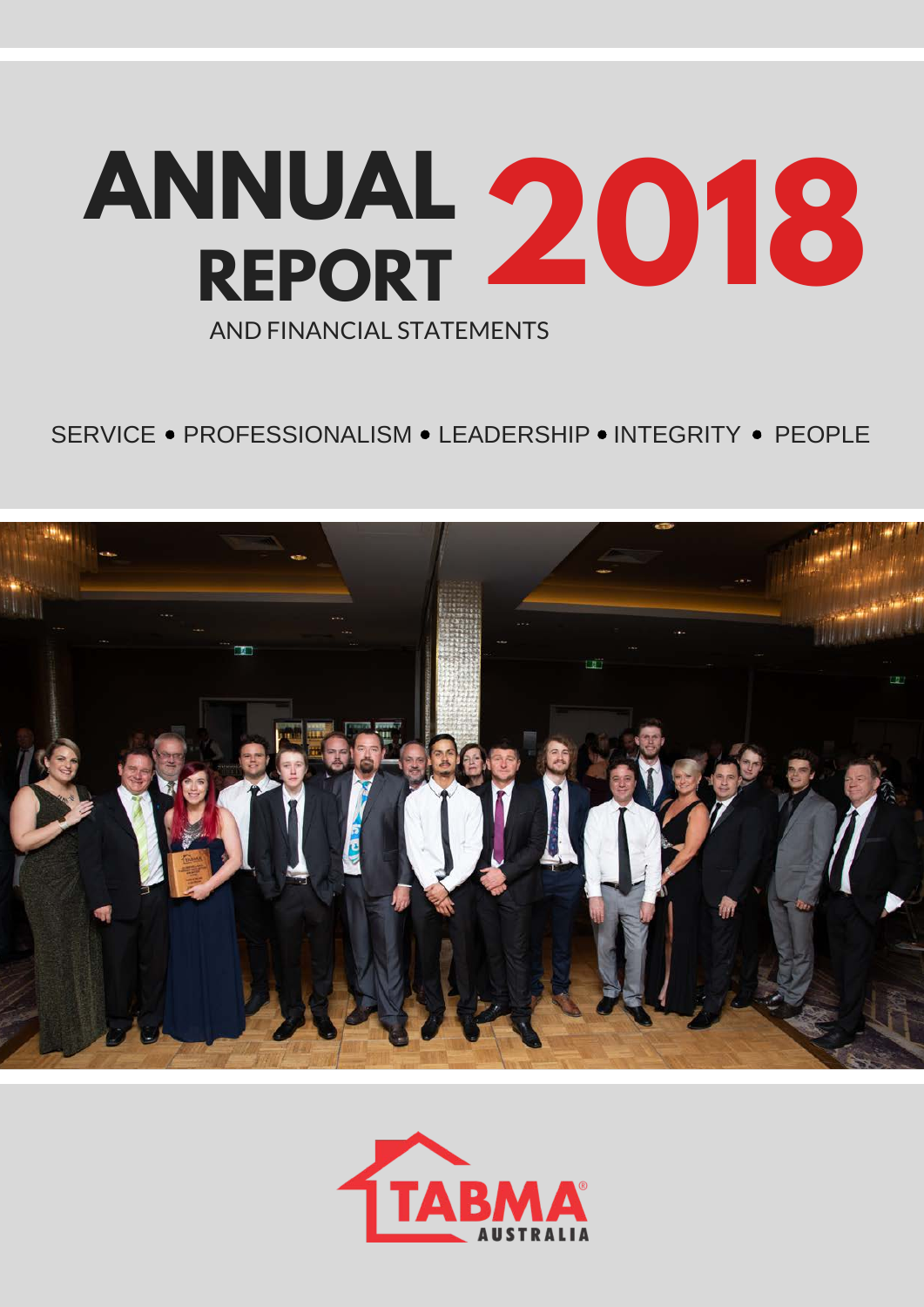



At the end of my eleventh year as President of Timber & Building Materials Association (Aust.) Ltd, I am pleased to present the President's Report on behalf of my fellow Directors.

Mid-September marked a decade since the collapse of Lehmann Brothers and the culmination of the Global Financial Crisis, which primarily arose out of the US subprime mortgage crisis in late 2007. The upswing in new home building, which eventually reached historical highs over consecutive years particularly in the southeast of Australia, helped to cushion the effects. Only in late 2017 did housing construction start to pull back materially, but fortunately, this level of activity is expected to have a much longer tail than experienced in previous booms, as is evidenced by the fact that in late 2018 there are still a very large number of apartment projects in the pipeline yet to be commenced.

According to HIA, it is only now we're able to fully process the critical role of the construction sector as a whole has played in keeping the domestic economy afloat.

The good news economically is the Housing Industry commenced over 228,000 homes in the 2017 / 18 financial year, which represents a 3.3% increase over the previous year. This certainly bodes well for building material supply companies in 2019 as the construction of these homes progresses through to completion.

The good news politically is there seems to be real bi-partisan support for the appointment of a Federal Housing Minister, which recognises the urgent need to address our housing affordability challenges on a national level. For example, the RBA has estimated that the administrative costs of releasing a block of land for building in Sydney to be almost \$500,000.

The RBA has also now held the Cash Rate for over two years in what appears to be an ongoing low inflationary environment and with mixed global forecast's there's definitely no indication to suggest there'll be any real change to this trend at least in the short term.

The changes to visa requirements for skilled workers has had a negative impact on the industry and population growth. ABS data released in September shows Australia's annualised population growth rate slowed for the fourth consecutive quarter, falling 9% since April 2017 and in turn the overall growth rate has slowed to 1.6%, which will put real pressure on Australia's ability to maintain the 28 years of continuous economic growth.

Commodity prices continue to firm, which traditionally means nominal GDP growth and company profits will hold up in the short term, however global material costs are also still increasing and beginning to flow through to the domestic market.

On corporate governance, the board reviewed its activities by asking each director the following four questions:

- How do you think TABMA has performed in the past, including both pros and cons?
- **In TABMA currently well positioned** and delivering the best value to members?
- Where and how would you like to see TABMA positioned in the future?
- How does TABMA measure up against other industry associations?

Some of the more salient points that came from the review included:

- $\blacktriangleright$  TABMA must become the association that businesses need to belong to and be part of by maintaining relevancy among members and industry.
- $\triangleright$  Do we need to look at exploiting the 'building materials' element in TABMA's name to achieve a broader membership base including building materials & wood composites?
- $\blacktriangleright$  A real issue continues to be the number of associations in the timber and timber related industry.
- ▶ Need to focus on TABMA's HR strength as the provider of trainees and apprentices to the industry as well as the provider of quality training.

As TABMA is continually looking to refresh itself, we adopted a new fresh image to replace our 40-year-old logo.

We reviewed Information Technology with significant changes in computer software. Xero replaced MYOB as the Association's accounting software. Astute Payroll for trainees/apprentices was introduced to replace the outdated CHIP software. And, for the first time, we adopted a packaged GTO (TABMA Apprentices/Trainees) / RTO (TABMA Training) / CRM (Customer Relationship Management) product called Jobready. This CRM will enable our various divisions to "talk" to each other leading to improved communication with our members, apprentices, trainees and host employers. The CRM uses data analysis to enhance business relationships by compiling data from a range of different communication channels, including our website, telephone, email, live chat, marketing materials and social media to provide us with the opportunity to learn more about our target audiences and how to best cater to their specific needs.

TABMA contracted Elephant Room, an integrated digital agency, to lift TABMA's placement on Google search using Google AdWords. Part of the strategy was to push TABMA through social media, including Facebook and Instagram. By using Google AdWords to drive traffic at the start of the web experience, and then leveraging creative ad campaigns using photo and video on Facebook and Instagram, Elephant Room built an efficient lead generation machine for TABMA that has increased conversion rates by more than 200%.

Timber Tallying (NSW) still provided its quality and competitive break bulk handling and distribution service at Port Kembla for importers of American West Coast Timber guided by Kevin Kelly. However, due to ever-dwindling volumes, the decision was made to wind down the business. We notified customers of the plan late 2017, giving them ample time to make alternative arrangements, so after over 80 years of operation, the division closed its doors on the 30th June 2018.

Financially, TABMA faced a challenging period with an applicant shortage in the face of many vacant trainee/apprentice host positions to fill. This, with one-off staff restructuring costs, resulted in a group loss of \$674,202 for the financial year ending 2018. TABMA's investment portfolio's performance was solid with an annual return of 7.7% (net of costs). As a result, the net worth of the Group decreased from \$5,777,127 to \$5,102,925.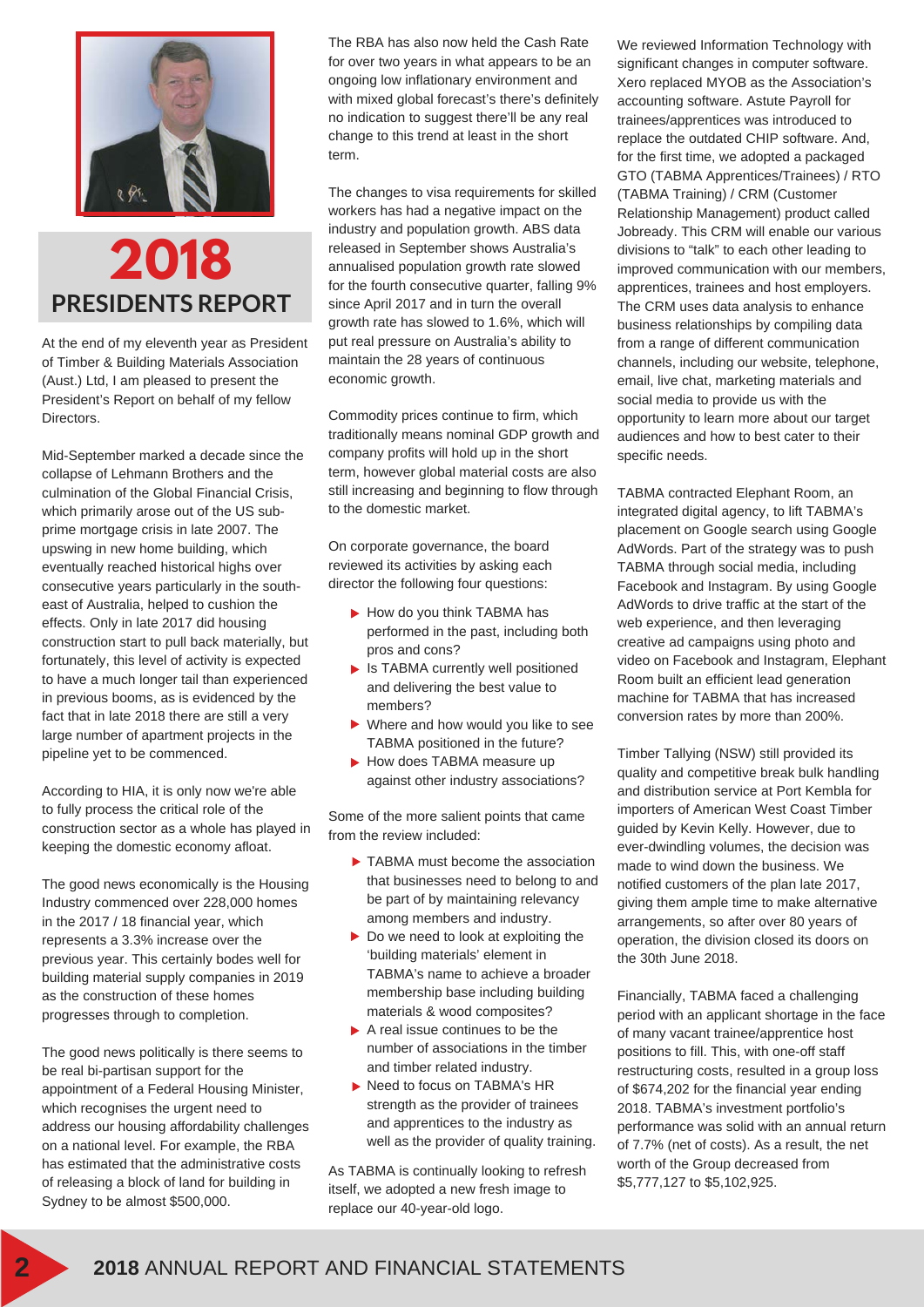The results were affected by certain queries identified by our Auditors, leading to significant additional audit, legal and accounting costs of completing an investigation and in engaging legally with a third party. The Board is now satisfied the cause of the issue is now fully disconnected from the TABMA group.

It is with sadness that Andrew Bone passed away in March of this year. Andrew was a TABMA Director for six years, 2 of which were as Vice-Chairman, and he was also

the Chairman of the South Australia Management Committee since its inception in 2015. The board unanimously voted to name the TABMA Member of The Year award after him. We will miss his valuable industry contribution

Dee Atkinson, Tilling Timber State Manager NSW, was appointed as a director at the AGM 27th November 2017 and David Thomas, owner of Freeman Wauchope Timber in Adelaide, was appointed as a director on Thursday 12th July 2018.

Finally, I would like to sincerely thank all Directors for their support over the last twelve months and Colin Fitzpatrick and his team for their efforts during the year.





As regularly stated, TABMA always has and always will, view our members as a vital reason for our existence and to this end we will continue to provide value for your membership dollar through the services and benefits we offer.

Commercially however, our major focus is to remain financially viable. While 2017/18 produced a disappointing financial result due to several unexpected mitigating factors there were some "green shoots" in that our training division, TABMA Training, produced the best result since we acquired the then known as FITEC organisation in late 2014, TABMA Queensland again recorded a strong profit result after trading unprofitably for 3 consecutive years prior to TABMA Australia taking over in 2013 and TABMA South Australia continues to produce excellent results.

2017/18 was a tough year for our NSW Group Training Organisation (GTO), as in this state there was a critical lack of suitable applicants for apprenticeship and traineeship positions exacerbated by the amount of civil and government projects being undertaken. These projects offer considerably higher wages than those available to apprentices and trainees. In an effort to thwart this situation we revamped our website to be more youth oriented and we commenced promoting career opportunities through social media on sites such as Facebook, Google AdWords and Instagram, resulting in an increase in enquiries.

**A REPORT FROM THE CEO 2018** 

*"At TABMA we are continually exploring new opportunities."*

In April this year we appointed Ria Stephenson to the position of State Manager Victoria. Ria has a strong GTO background and her appointment has led to a spurt in placements in Victoria.

In October 2017 the TABMA and Timber Industry Awards Dinner, attended by over 280 guests from all over Australia, was held at Luna Park, Sydney. This Awards Dinner, held every second year, is a popular event and is a unique opportunity for achievers in our industry to be recognised as well as an opportunity for industry participants to socialise.

The introduction of a revamped WH&S service for members, an industrial relations workplace advice line, a recruitment division recruiting permanent and part time staff, weekly advertising in Timber & Forestry e-News as well as monthly contributions to Timber Trader News and Australasian Timber has expanded the awareness of TABMA in the industry and contributed to our dollar turnover increasing 3 fold since 2008.

Our long standing division Building Trade Credit services some of Australia's leading timber and building organisations and continues to be a significant contributor to our association.

Our trade credit debtors insurance program offered by NCI has been well accepted by members who are finding the program to be extremely cost effective.

As mentioned in our President's report, during 2017/18 we introduced a Customer Relationship Management System (CRM) into our business through Job Ready and updated our accounting process with the introduction of Astute and Xero. These systems keep TABMA at the forefront of modern business practise.

The sudden passing of national director Andrew Bone in March this year was a very sad occasion. As well as being a director and good personal friend, Andrew was chairman of our South Australian management committee and a very strong and active supporter of TABMA in that state. He will be greatly missed.

As always we are especially grateful for the guidance and support provided by our national board of directors chaired by Peter Hutchison, the TABMA Queensland board chaired by Michael Gaske and the South Australian management committee now chaired by David Thomas.

We are extremely confident 2018/19 and ensuing years will lead to a resurrection of our profitability, as at TABMA our motto is *"standing still is the same as going backwards"* which means we are continually exploring new opportunities.

Chelier

Colin Fitzpatrick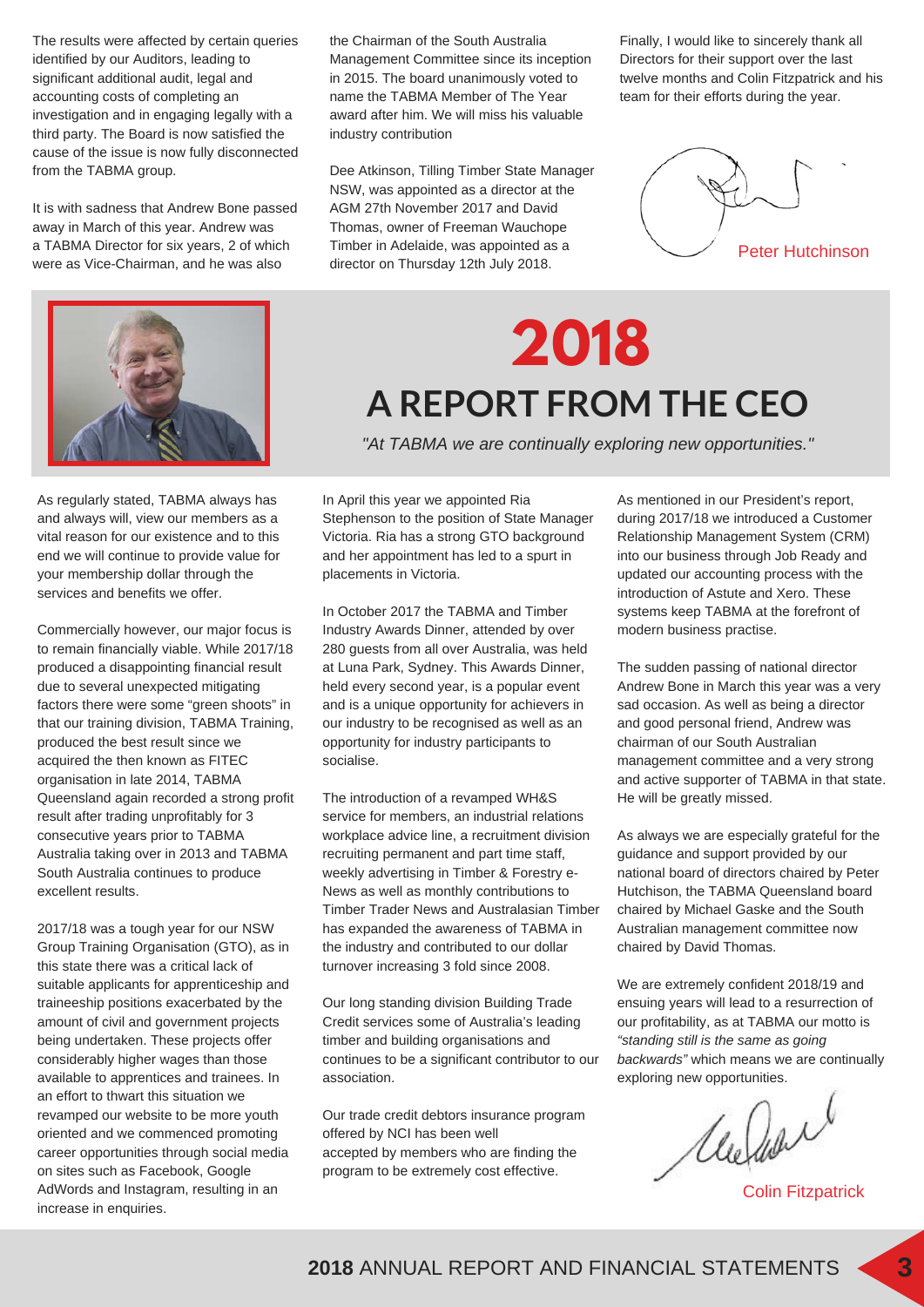# **2018 ASSOCIATION ACTIVITIES**

### **TABMA Australia Member of the Year 2017**

Woodhouse Timber Company Pty Ltd

### **TABMA Australia Annual Award Winners 2017**

- **Best Frame & Truss Fabricator:** Langs Building Supplies.
- **Best Timber Merchant:** Gowan Lea Timbers.
- **Best Building Materials Centre:** NHS.
- **Wholesaler of the Year:** Tilling Timber.
- **Trainee of the Year:** Ben Cousins, ITI (Aust).
- **Most Innovative Member:** Parkside Timbers.
- **Sales Representative of the Year:** Michael Hill, John Cook & Sons
- **Apprentice of the Year:** Nick Choy, Artarmon Joinery.
- **Host Employer of the Year:** ITI (Aust).

## **Industry Specific or Commercial Advice**

The Association endeavours to keep abreast of all commercial, legislative or bureaucratic issues that impact on our industry and possibly your business. While important or critical issues are communicated as they occur, members are invited to seek advice from TABMA at any time.

TABMA members receive access to a range of benefits including:

- Government representation at state and national levels
- Industry representation
- Networking opportunities
- Recruitment and development of apprentices and trainees through our group training division TABMA Apprentices & Trainees.
- Training and development of workers, including through our accredited RTO FITEC Australia Pty Ltd.
- Workplace Safety through our WHS inspection service TABMA WHSIndustrial relations advice and award monitoring through our Workplace Advice Line that is supported by the experts at NSW Business Chamber Group buying discount arrangements Recruitment of permanent and part-time staff through the

recruitment division

### **Member Benefits**

These benefits are provided to you as part of your annual membership fee.

*TABMA Workplace Advice Line* Call for advice on leave, wage rates, termination of employment, employment, WHS, workers compensation and discrimination and harassment.

### *TABMA Award Monitoring* TABMA will monitor the following awards for you on an ongoing basis to make sure you are up-todate with all award rates.

Building and Construction General On-site Award 2010 [MA000020] Business Equipment Award 2010 [MA000021] Clerks - Private Sector Award 2010 [MA000002] Commercial Sales Award 2010 [MA000083] Food, Beverage and Tobacco Manufacturing Award 2010 [MA000073] General Retail Industry Award

2010 [MA000004]

- Joinery and Building Trades Award 2010 [MA000029]
- Manufacturing and Associated Industries and Occupations Award 2010 [MA000010]
- Road Transport (Long Distance Operations) Award 2010 [MA000039]
- Road Transport and Distribution Award 2010 [MA000038]
- Storage Services and Wholesale Award 2010 [MA000084]
- Timber Industry Award 2010
- *Internet Exposure*  All TABMA members are listed on our website.
- *DIY Project Sheets* A full set of handyman projects sheets including the stand are available to all members.

### *Technical Advice*

Expert advice on complex issues relating to the correct use and/or specifications of timber products.

### *Publications*

We publish a quarterly newsletter which is distributed to all members. The Association subscribes to many national and international publications of which relevant details are passed on to the various sectors of Membership



## **4 2018** ANNUAL REPORT AND FINANCIAL STATEMENTS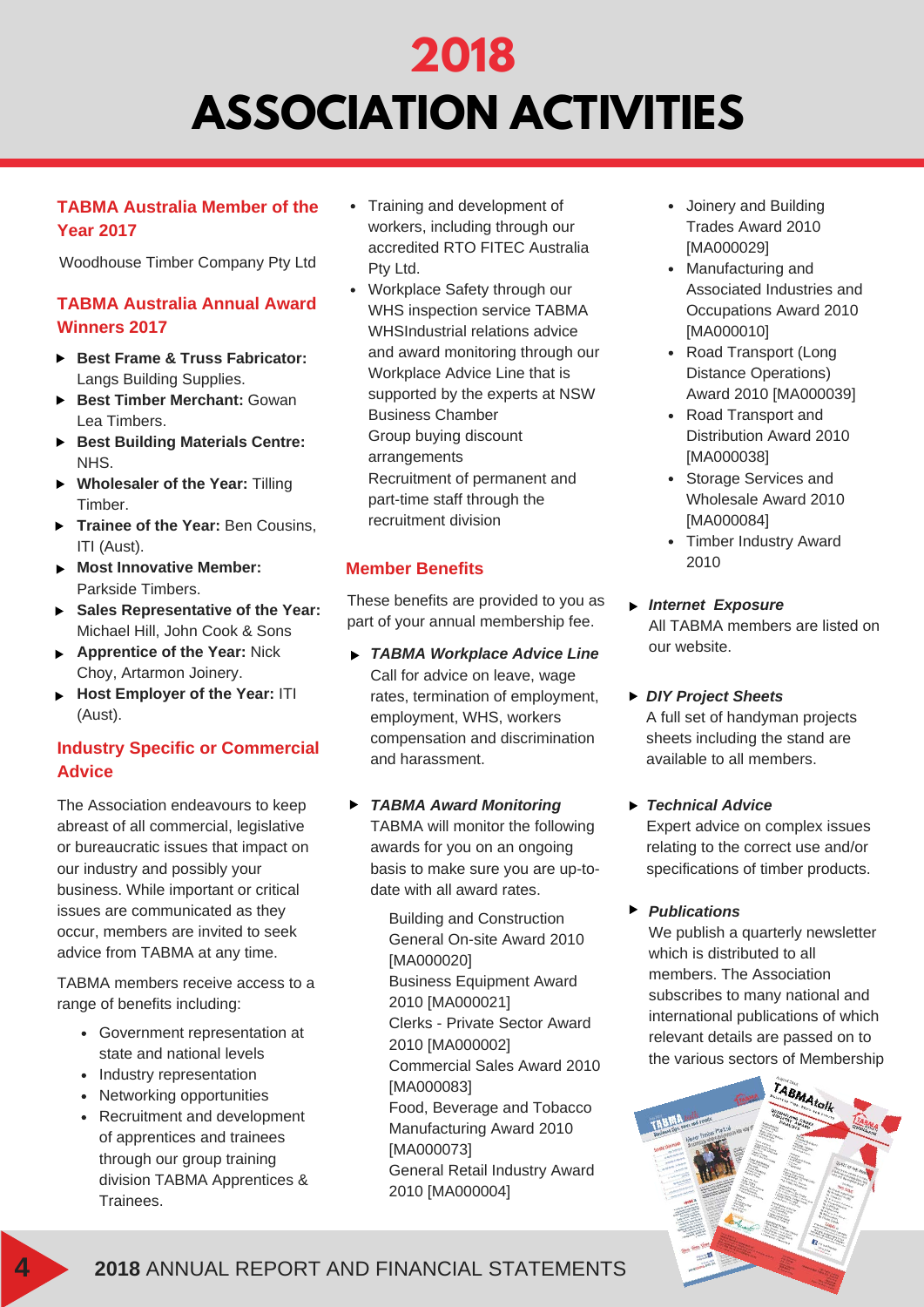### **Member Services Member Savings**

These services are offered to you at member discounted rates.

### *TABMA Apprentices & Trainees*

The training division of TABMA is one of the greatest assets held by our industry. The quality of your staff, in terms of skills and attitude, are an important factor in your success. TABMA trainees and apprentices are recruited, inducted, trained and monitored by us. You can add an employee to the business without a long term commitment.

Training packages contain every apprenticeship and traineeship available in Australia. They are a set of nationally endorsed industry training standards that describe the skills and knowledge required to undertake job roles in industry. Training packages are not static documents and updates can be undertaken at any time through continuous improvement to include the latest industry practices. TABMA is a key participant in the development and maintenance of apprenticeships and traineeships.

### *TABMA Training*

TABMA Training (FITEC Australia Pty Ltd) is a national training provider registered by the Australian Skills Quality Authority (ASQA). We deliver nationally recognised vocational qualifications and a range of short course training across all sectors of the forest and timber industry, including sales, warehousing, logistics, business, management, forklift licensing and chainsaw skills.

> **Our TABMA membership card enables members-only access to vital industry specific information and services**

### *WHS Inspection Service*

Including WHS Diagnostic Service, WHS Identification Service and WHS Health Check or System Audit.

### *TABMA Labour Hire*

For placements of 3 months or more TABMA can supply fully qualified staff in a number of areas.

### *TABMA Recruitment*

Are you looking for a low-cost recruitment solution? TABMA has a unique database of potential applicants. This is supplemented by our reputation, which means we are constantly contracted by qualified potential applicants looking for work. Let us recruit your next permanent staff member. We are experienced in getting some of the best applicants for your positions. Our rates are very competitive ranging from 6.5% of the annual salary.

### *Debtors Control and Collection*

Building Trade Credit Australia (BTCA) is a fully owned business of TABMA and the foremost credit monitoring and reporting bureau in the building industry. All TABMA members are offered a 10% discount on subscription to BTCA.

These savings have been negotiated for you and are only available to TABMA members.

*Insurance Savings* 

Gow-Gates Insurance Brokers are Australian owned and endorsed by TABMA. They have substantial industry experience, provide excellent service, select reputable and reliable underwriters and most importantly are saving TABMA members substantially on premiums. An obligation-free evaluation of your current insurance is available at no cost to members.

### *TABMA Credit Insurance*

Is a unique, cost-effective Trade Credit Insurance Program developed specifically for TABMA members. The program has been developed, and is managed by, specialist trade credit insurance brokers NCI and is underwritten by QBE Trade Credit.

### **Group Buying Discounts**

We are continuously reviewing opportunities to use our membership base as leverage to buy commercial commodities or services at reduced rates and are keen to explore any product or services put forward by members.



· Industry Ass • Industry . Industr

. Indust

**Workpla** 

Debtors . Indust

**Timber & Building -**

nber number

Member since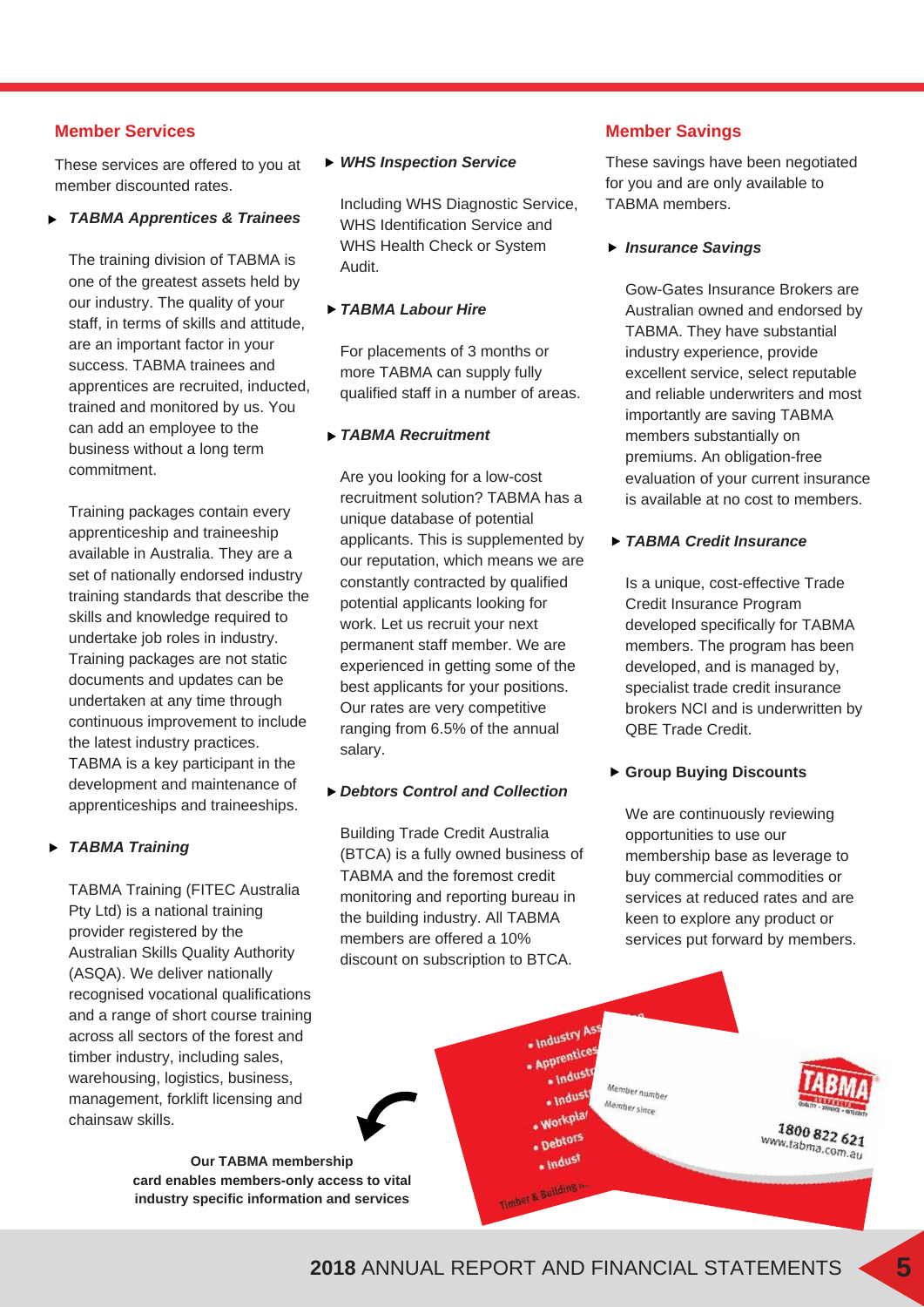### *Fuel Savings*

TABMA has an excellent arrangement with Caltex that provide substantial discounts on Unleaded and Diesel fuels and LP gas to members. Members have a facility to save on their annual fuel bill.

### *Corporate Clothing*

Members can take advantage of discounted corporate clothing with our arrangement with AA Safety and Workwear. Members will receive an exclusive discount on all items including specials.

### *Personal Protective Equipment*

Members can take advantage of discounted PPE through our arrangement with AA Safety and Workwear. Members will receive an exclusive discount on all items including specials.

# **OUR PLATFORMS**

# **TABMA WEBSITES**





**tabma.com.au tabmaat.com.au**



**btcaonline.com.au**



**TABMA Australia TABMA Queensland** 

**TABMA Apprentices & Trainees** @TABMAapprenticesandtrainees@TABMA.Australia @tabmaqueensland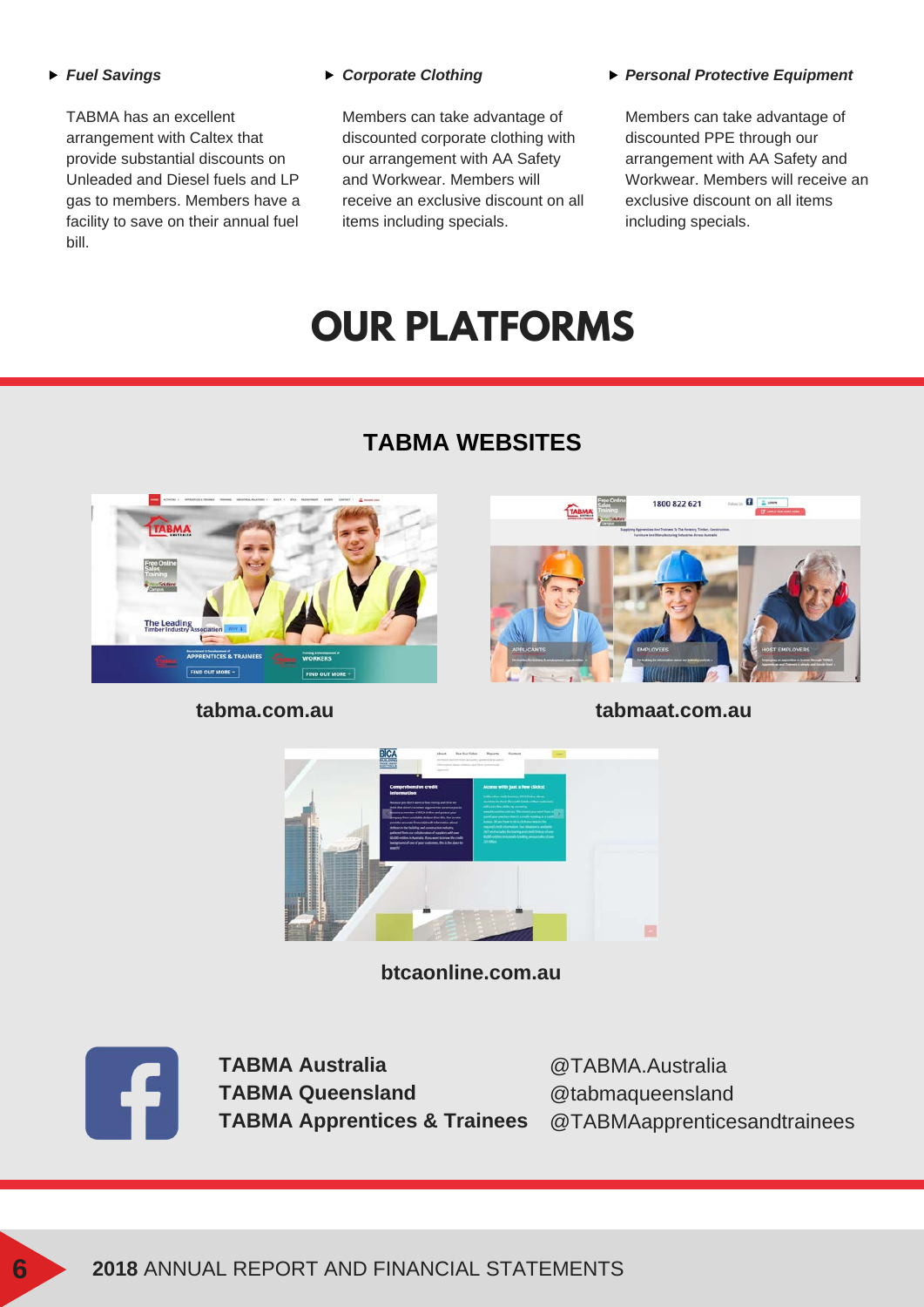# **2018 QUEENSLAND TIMBER INDUSTRY AWARDS**

On the 13th of October, TABMA hosted the 2018 Queensland Timber Industry Awards in Brisbane. Taking place at the Rydges Hotel, the evening was an opportunity to recognise and showcase excellence in the industry. Attending by more than 260 guests, the evening was a great success.



Rutledge (Gunnerson), Alicia Oelkers (TABMA), Noel Wootton (Bretts), Graham Leddy (Versace), Roger Healy (RKW Innovations) **9.** Julie and John McNamara (Parkside Timber)